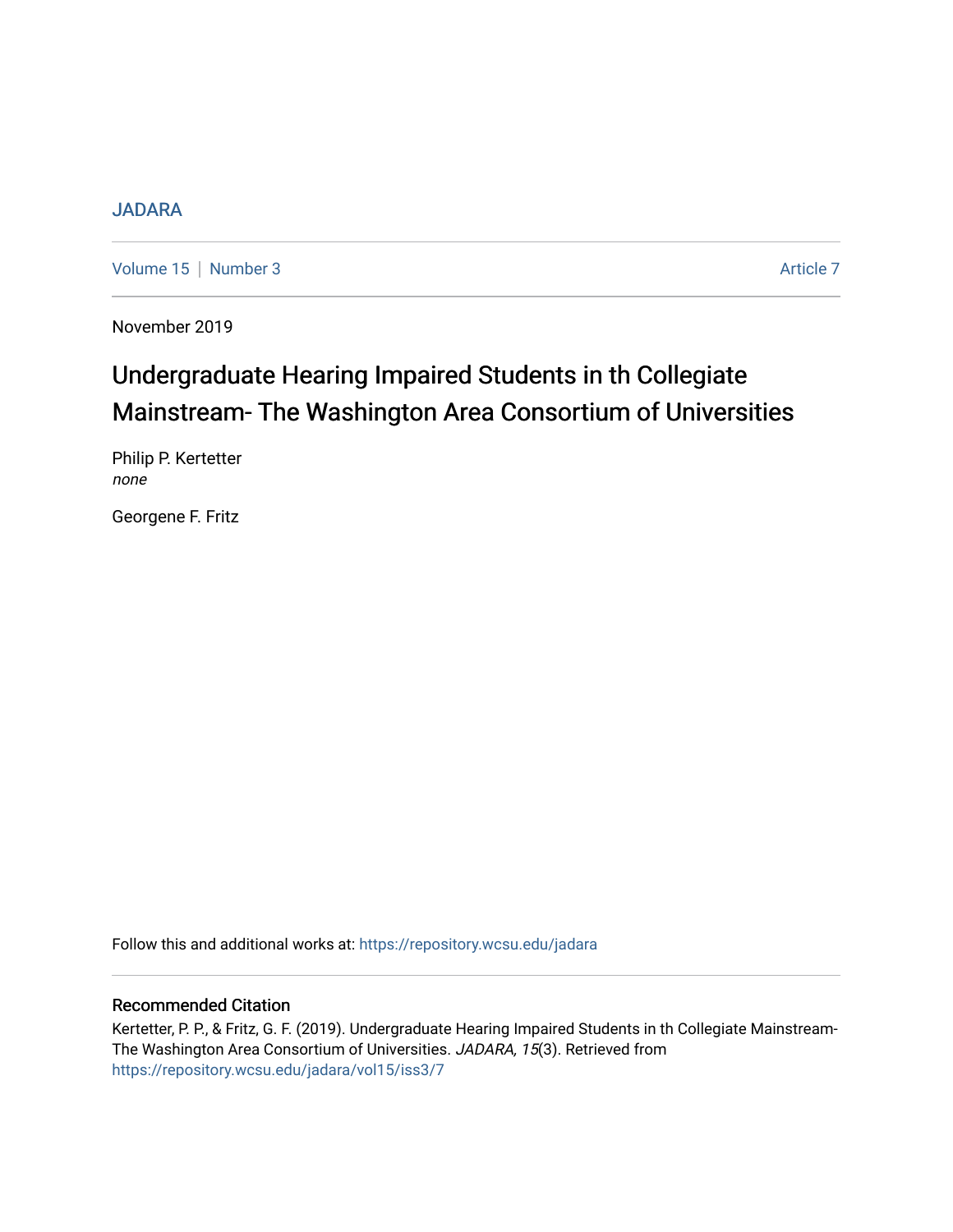# UNDERGRADUATE HEARING IMPAIRED STUDENTS IN THE COLLEGIATE MAINSTREAM: THE WASHINGTON AREA CONSORTIUM OF UNIVERSITIES

## Philip P. Kerstetter Georgene S. Fritz

Gallaudet College, the world's only ac credited liberal arts college for the deaf, is concerned with the task of encouraging the intellectual, social, and emotional growth of its hearing impaired students. Upon en trance to Gallaudet, many students have had limited opportunities to interact within a hearing society. The College has identified this as a problem area and has responded through numerous programs. Gallaudet Col lege's membership in the Washington Area Consortium of Universities demonstrates just one effort in this area: the possibility of fostering student growth through curriculum offerings at other colleges, permitting Gallau det students to explore, acquire, and inte grate knowledge and experiences from new settings.

The Washington Area Consortium of Uni versities was founded in 1967. Members in clude The American University, The Catholic University of America, George Washington University, Georgetown University, and Howard University as full members; Gallau det College, Mt. Vernon College, and Trinity College are associate members. Students matriculated at a member institution are able to register and take courses at any other member institution at no additional expense. As such, the full range of academic pro grams and resources in the metropolitan Washington area are available to matricu lated students at member institutions.

In the past, however, only a limited number of Gallaudet College undergraduate hearing impaired students have participated in the Consortium. A survey of past Con sortium participants showed that since Gal

laudet became a member in 1972, only 69 undergraduate students from Gallaudet have enrolled in Consortium courses. Prob lems cited by former students were dif ficulties in obtaining interpreters, in obtain ing course information, reserving space in courses, and finding transportation. These difficulties can pose a problem for any stu dent; however, when they are compounded by a hearing impairment, the impact is great ly increased.

Perhaps the biggest problem, though, is the potential inference that because the students are hearing impaired they cannot or should not participate in the Consortium. The key questions to be answered by the program concerned the possibility of Gal laudet student access, participation, and suc cessful development of self-esteem through the Consortium.

## PROGRAM GOALS AND DESIGN

The Consortium Advisement Program was established by the Vice President for Acad emic Affairs as a one-year program designed to improve the Consortium delivery system to encourage greater undergraduate student participation in the Consortium. The goals of the program were as follows:

- to identify faculty perceptions regard ing Gallaudet undergraduate participa tion in the Consortium;
- to identify critical academic skills and personality characteristics that enable students to succeed in Consortium courses;
- to identify specific support services necessary to improve student participa tion;

#### Vol. 15 No. 3 December 1981 17

Published by WestCollections: digitalcommons@wcsu, 1981

Mr. Kerstetter is employed at Gallaudet College and Ms. Fritz is employed at NTID/RIT.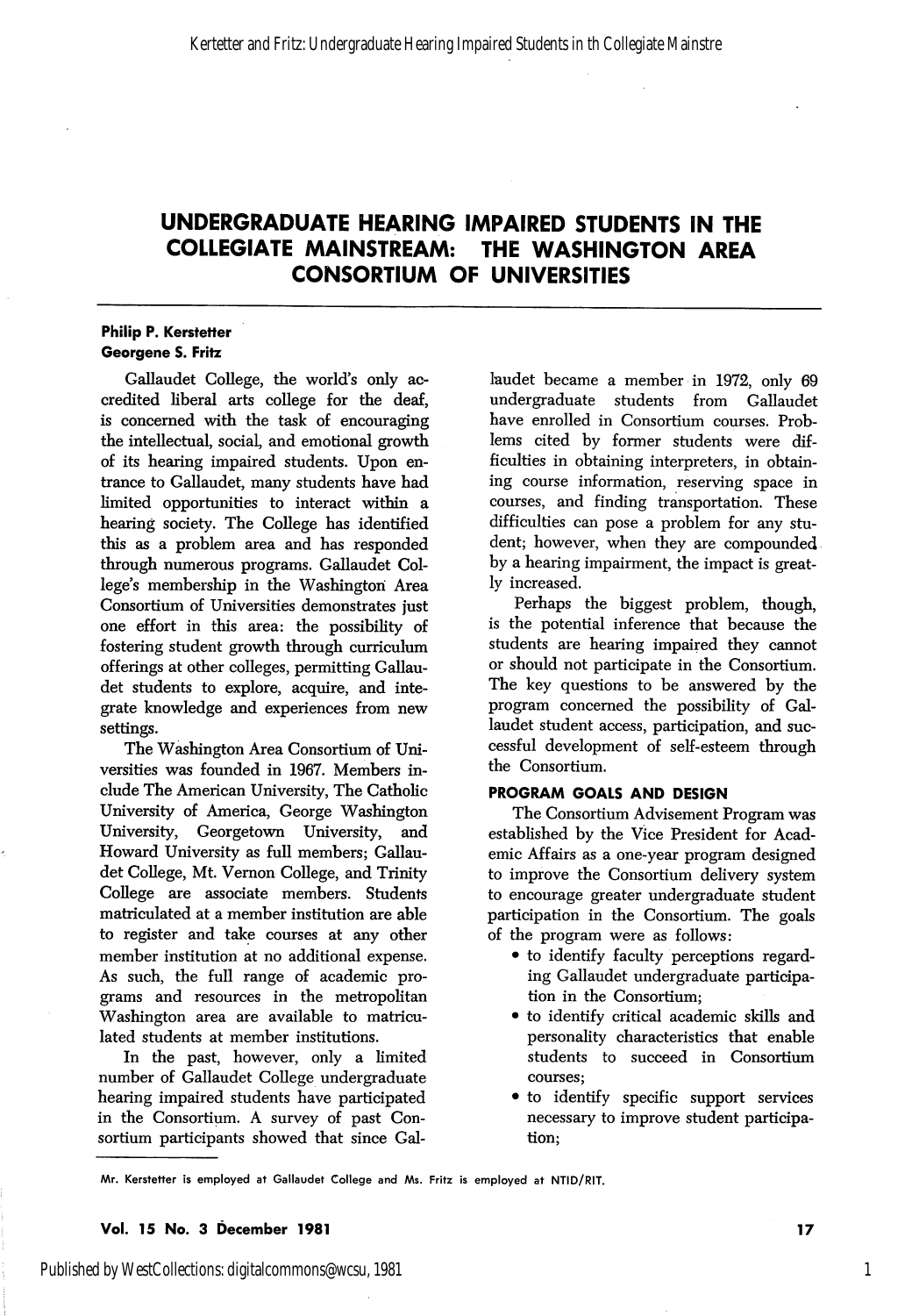# UNDERGRADUATE HEARING IMPAIRED STUDENTS IN THE COLLEGIATE MAINSTREAM: THE WASHINGTON AREA CONSORTIUM OF UNIVERSITIES

- to foster greater student participation in the Consortium;
- • to develop deaf awareness among the member colleges and universities.

The program was designed to pilot test a process that would identify potential pro gram participants, identify internal and ex ternal support systems, monitor student participation in the project, and evaluate the overall impact on the participating students and institutions.

# PROGRAM OPERATION

## Phase I: Collection of Information

The initial phase of the program con sisted chiefly of data and information col lection. Students previously enrolled in Consortium courses were interviewed to determine their perceptions of the experience itself, with emphasis on the identification of those factors which tended to block suc cessful participation. The most serious prob lems identified by these interviews were lack of course information and advisement, dif ficulties in obtaining interpreters, and lack of information concerning transportation and academic calendars at the other institutions.

The faculty at Gallaudet College was then surveyed in order to determine its perceptions of the role and importance of the Consor tium experience for undergraduate Gallaudet students. On a basis of a 40% return of ques tionnaires, it was determined that the faculty at Gallaudet is in support of the idea of un dergraduate Gallaudet students enrolling in Consortium courses. However, faculty mem bers indicated a lack of information avail able about the Consortium and a subsequent hesitancy to actively consider the use of Consortium courses in their advisement process.

Contact also was made with each of the Consortium member institutions. An individ ual at each institution was identified as liaision between faculty members at Gallaudet and the respective institutions. Through dis cussions with these personnel, it was dis covered that many faculty members at other institutions felt helpless in terms of working with hearing impaired students in their classrooms: (course rosters in the past had not indicated the hearing impaired Gallaudet student and few faculty members had any information on what to do with any hearing impaired student).

Finally, the Interpreter Referral Services (IRS) at Gallaudet College was contacted to determine its perceptions of its role in serving Gallaudet students enrolled in Con sortium courses. Problems identified by the IRS included insufficient notification of stu dent interpreter needs as well as insufficient notification of course times, course scope, and the vocabulary covered within the course.

#### Phase II: Information Dissemination

Several activities were undertaken to im prove the flow of information. First, course catalogues and schedules for the coming semester were placed in each academic de partment and the various Deans' offices. In addition, activities informing students of Con sortium opportunities were conducted in various dormitories at Gallaudet College.

With the assistance of the Office of Pub lic Relations, a small brochure advertising the Consortium was developed and dis tributed to all students on campus. This bro chure emphasized the proximity of other campuses to Gallaudet as well as the various course opportunities available to Gallaudet students through Consortium participation.

A Consortium Advisement Manual was developed and placed in each academic de partment for use by faculty advisors. This manual contained information about the various member institutions, an overview of Consortium academic advising, informa tion for hearing impaired Consortium partici pants, academic calendars for each Consor tium institution, explanation of the function and role of interpreters and notetakers, a list ing of Consortium resource persons at each institution, and Consortium transportation in formation.

Finally, a workshop covering such areas as the nature and degree of hearing impair ment, impact of hearing impairment on the educational process, role of interpreters and notetakers, and sign language systems was developed for presentation to faculty mem-